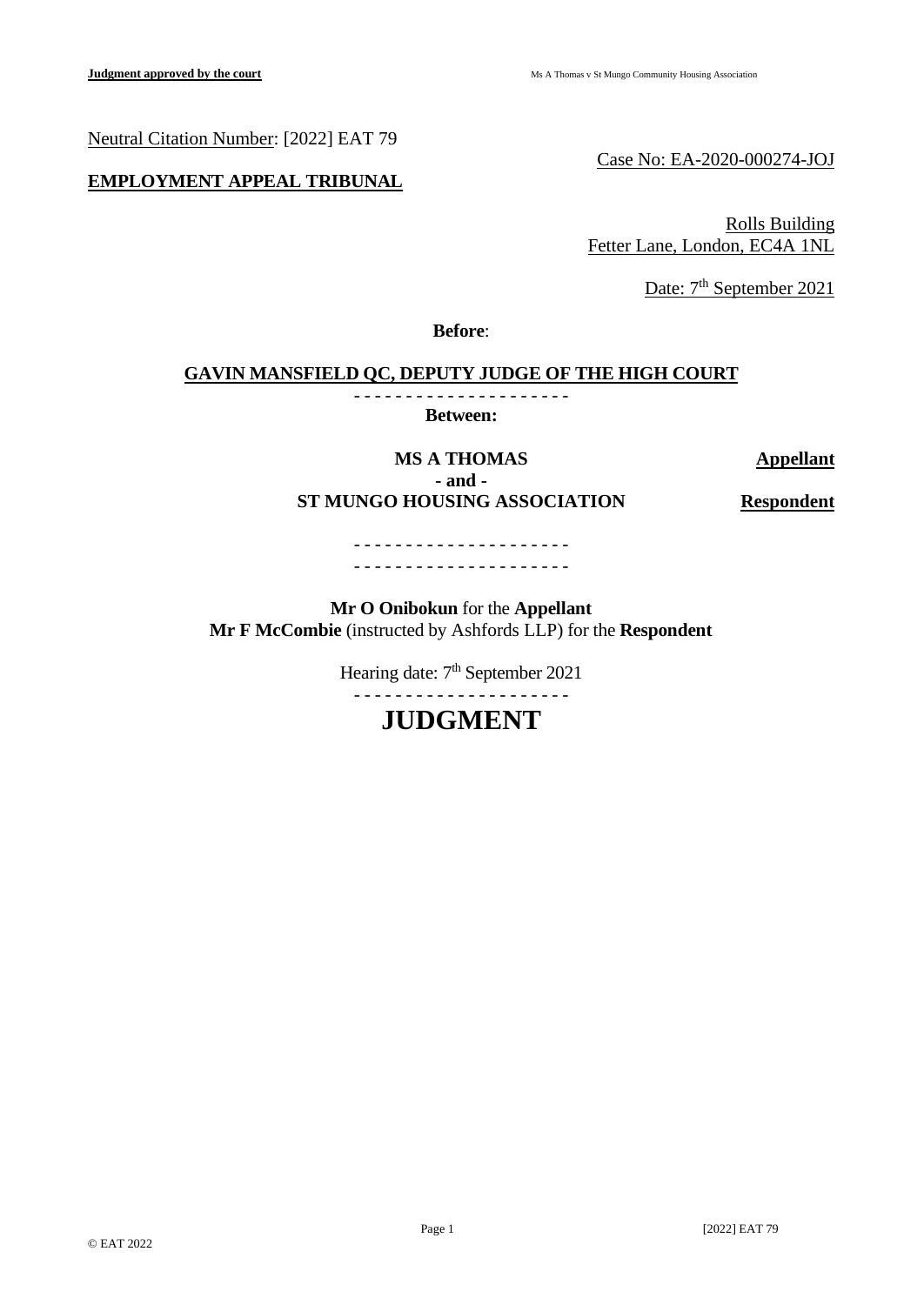#### **SUMMARY**

#### **PRACTICE AND PROCEDURE**

During the course of case management of a claim for unfair dismissal and disability discrimination, the Employment Tribunal considered applications to amend the claim to pursue claims for (a) unpaid annual leave under the WTR 1998; (b) unlawful deduction from wages and (c) breach of contract. The Tribunal allowed the amendment in respect of the annual leave claim, subject to the Respondent's right to argue the claim was out of time at the final hearing. The Claimant appealed on the basis that the claim was extant in the claim form, and the Employment Judge had erred in departing from an earlier case management decision, the effect of which was that the claim was extant and in time. Held, dismissing the appeal on this ground: Although the Claim Form made reference to the Working Time Regulations 1998 there was no reference to an annual leave claim; the only facts which could have supported a claim under the Regulations was a complaint of breach of the Claimant's entitlement to daily rest. The Tribunal was entitled to treat the matter as requiring amendment: there was no extant claim for annual leave. To commence a particular claim, it is not enough simply to refer to a statute or set of regulations. Properly construed, the earlier case management decision made no ruling as to whether the claim was extant, or whether the claim was in time.

The Tribunal refused permission to amend to introduce the claims for unlawful deduction and breach of contract. The appeal challenged those decisions.

Held, dismissing the appeal on these grounds: the Tribunal had identified the correct legal principles, summarised the facts, evaluated those facts and reached conclusions on balance having consideration to all the factors it addressed. The reasoning was clear and the decision in no way perverse.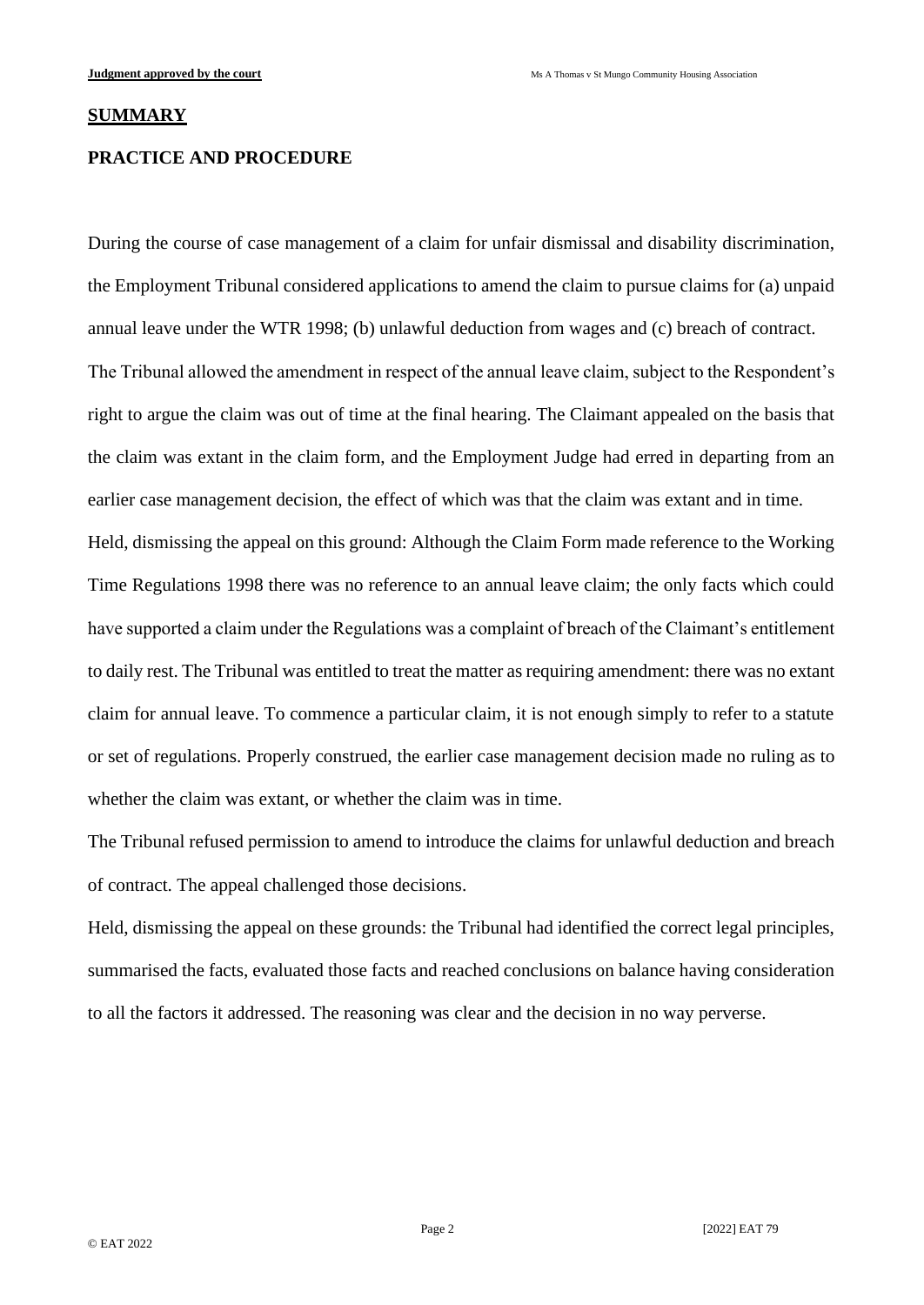## **GAVIN MANSFIELD QC, DEPUTY JUDGE OF THE HIGH COURT:**

- 1. In this appeal, the Claimant appeals against a case management decision of Employment Judge Goodrich, sent to the parties on 10<sup>th</sup> March 2020, in which he determined certain applications to amend the claim. The Appellant is the Claimant below and I will refer to the parties in this judgment as they were below as Claimant and Respondent.
- 2. The Claimant was a project worker for the Respondent and employed by a company called Novas from 2002. She TUPE transferred to the Respondent in 2005. Her employment was terminated on  $21<sup>st</sup>$  January 2019, in circumstances which gave rise to her bringing a claim for unfair dismissal and disability discrimination, amongst other matters. I will need to return to the other claims that were raised by the Claimant in addressing the Grounds of Appeal.
- 3. Those claims, even the claims for unfair dismissal and disability discrimination, have not yet been determined. A final hearing had been listed in August 2020 but that was adjourned, pending this appeal, and I am told this morning it is now listed for September 2022.
	- 4. The Notice of Appeal was presented on 21<sup>st</sup> April 2020 and was sifted by His Honour Judge Auerbach. In his decision of  $18<sup>th</sup>$  June 2020, he made a decision on Grounds 2 and 3 (those Grounds I will explain in due course) and ordered a preliminary hearing in respect of Ground 1.
	- 5. On 13<sup>th</sup> October 2020, Judge Keith, at the preliminary hearing, allowed all three Grounds through; that was on the determination of the preliminary hearing of Ground 1 and a Rule 3(10) application in relation to Grounds 2 and 3.
	- 6. The Appeal was set down for a full hearing on all three Grounds, and I have heard the appeal. Today. I have been considerably assisted by Mr Onibokun, solicitor for the Claimant, and Mr McCombie of Counsel, on behalf of the Respondent.
	- 7. The decision under challenge by EJ Goodrich addressed three claims raised by way of amendment. The decision on each is subject to appeal. I will outline them briefly, so it is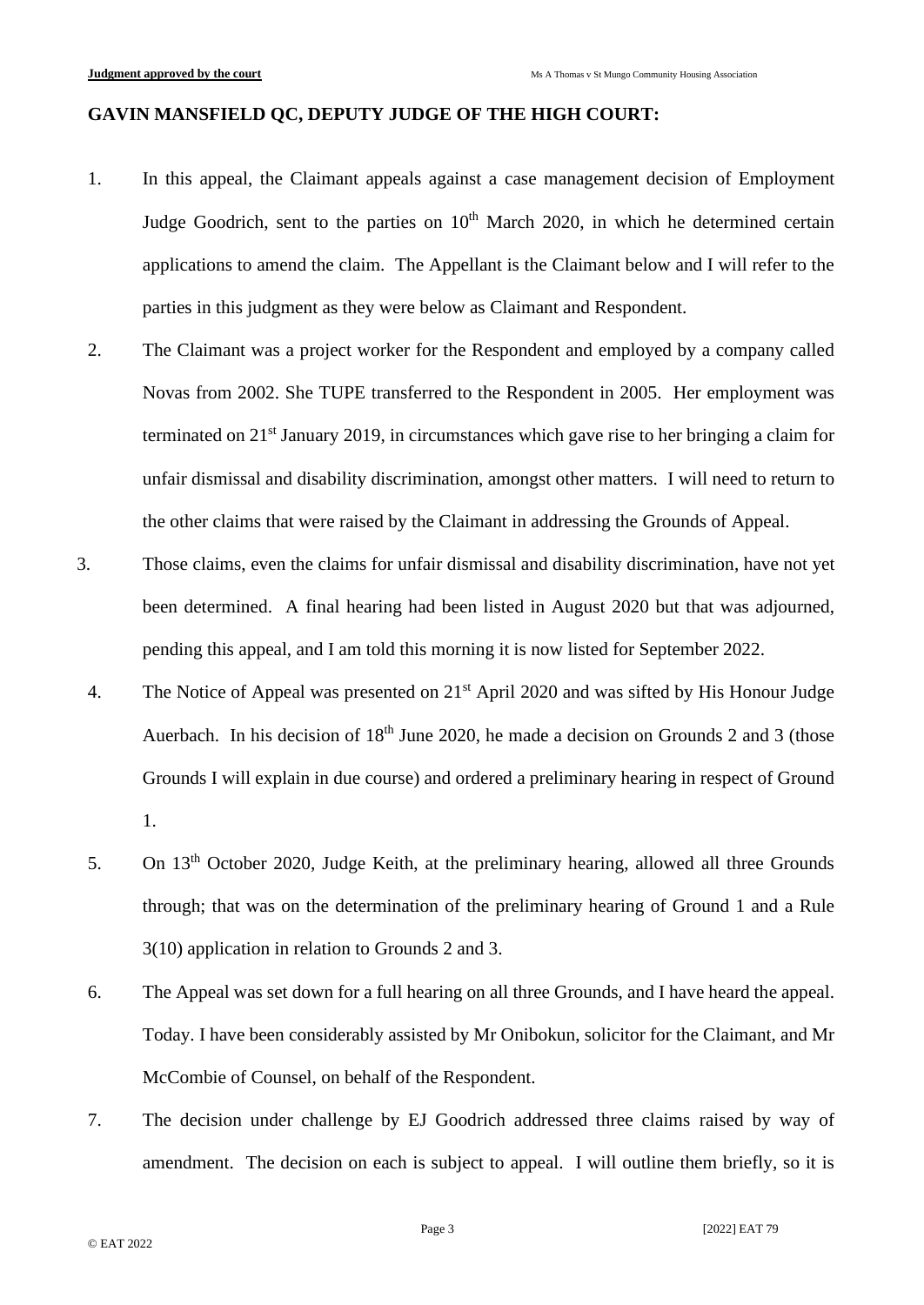more easy to understand the context of the matters I go on to address.

- 8. First, the claim for unpaid annual leave owing on termination of employment. That was said at the time of the hearing before EJ Goodrich to be 16 days of unpaid holiday pay, now said to be 24 hours, the claim valued at something under £400.00. EJ Goodrich allowed that amendment, subject to the Respondent's right to bring any argument that the claim was out of time at a subsequent full hearing. The Claimant appeals that decision, in Ground 1 of this appeal, on the basis that the unpaid annual leave claim was already an extant claim, should not have been treated as an amendment and, therefore, a time point shouldn't be open to the Respondent.
- 9. The second claim was a claim for unlawful deduction from wages, which appears from the draft amended pleadings to comprise two components. First, a claim for a number of hours at an unsociable hours rate of pay. Second, 11 days of unpaid wages. There is no further detail of the claim in the draft Amended Particulars of Complaint. The claim is now said, from what EJ Goodrich has told us, to be under £200.00. The employment judge refused the amendment and Ground 2 of this appeal challenges that refusal on the grounds that EJ Goodrich gave inadequate reasons for his decision.
- 10. The third potential amendment was the claim for breach of contract. It was alleged that the Claimant was obliged over a number of years to work more than her contractual hours without additional pay. The claim went back some seven years prior to termination of employment. The employment judge refused that amendment and Ground 3 of this appeal challenges that decision on perversity grounds.
- 11. I turn now to the claims and their history in the Employment Tribunal ("Tribunal"). To understand EJ Goodrich's decision on the Grounds of Appeal, I need to set out the history in a little more detail than might otherwise be necessary.
- 12. The Claimant's ET1 Form was presented on 15<sup>th</sup> June 2019. At that time, she was representing herself. She had completed the Claim Form and also added to it a lengthy rider setting out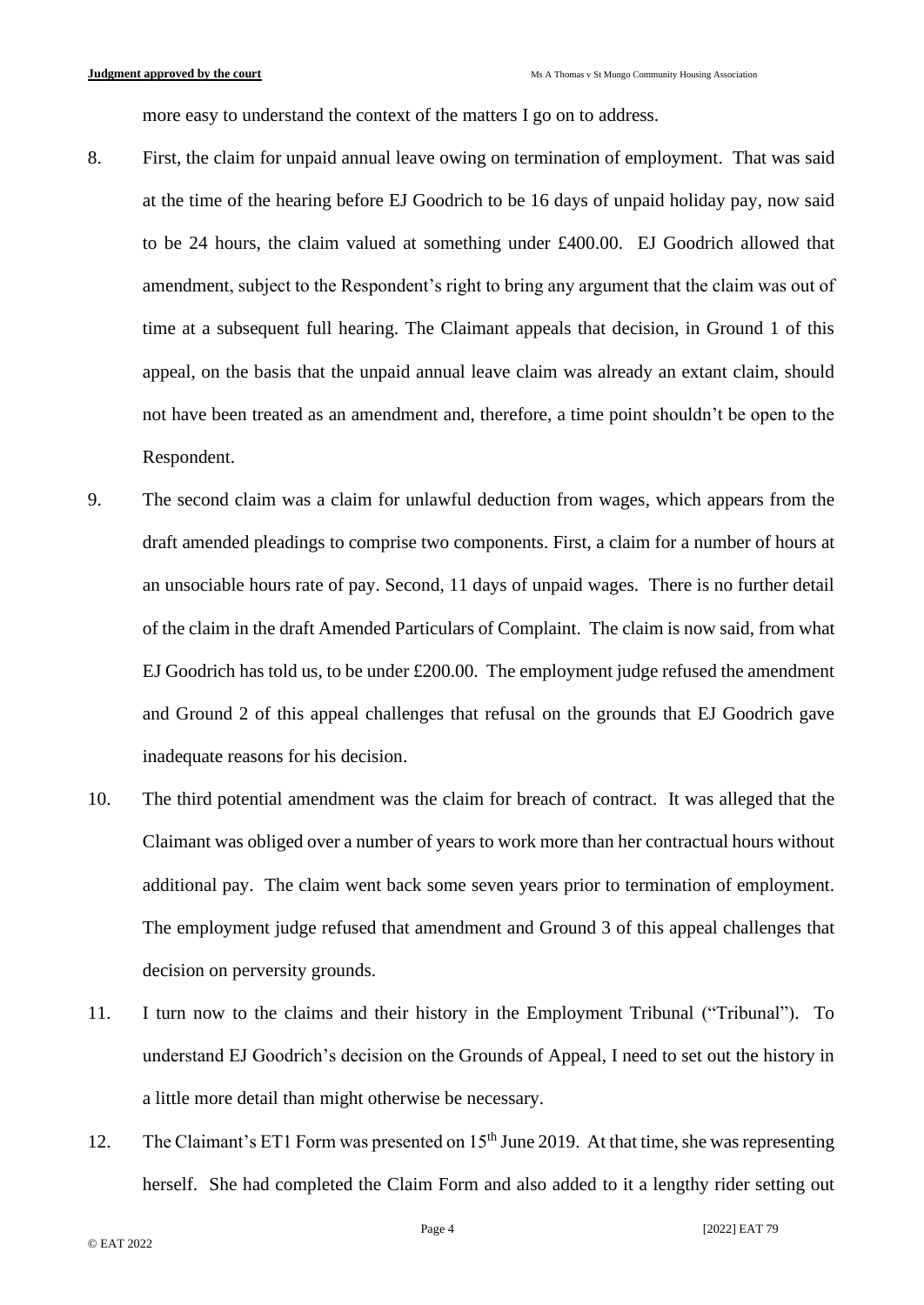particulars of her claims. I note the following: first, on the ET1 at section 8, she ticks the boxes for unfair dismissal, disability discrimination and religion or belief discrimination. No other boxes are ticked, i.e. holiday pay, arrears of pay, other payments were unticked. I note at this point that, although the claim for religion or belief was indicated at section 8, subsequently it was withdrawn and not pursued. Box 9 sets out what the Claimant wants if the Claim is successful and that is described as compensation for unfair dismissal, reinstatement and certain recommendations arising from the discrimination allegations. Box 15, additional information, explains that from 2016 to 2018 the Claimant lost significant flexi or TOIL (that is, time off in lieu) and her manager, Mr Michael Murray, refused to authorise the request. She raised that with HR and Mr Murray's manager and that led to what can be summarised as a campaign of allegations against the Claimant leading to her dismissal. She says: "I was subjected to harassment or bullying, unlawful disability discrimination and unfairly dismissed."

13. The rider to the Claim Form sets out, over a number of pages, the history of the matter in more detail. Before doing so, at para. 3 the Claimant identifies unfair dismissal and various heads of breach of the Equality Act, and then she states:

> "Breach of employment contract working time regulation, breach of sickness and attendance policy and unlawful/wrongful dismissal."

In the subsequent narrative, little or no flesh is put on those monetary claims, although she does refer to an incidence in February 2017 in which she was made to serve a client during a rest break, which she complains as being a matter in which she was denied entitlement to rest breaks. At para. 13 she states:

"I lost almost all the flexi I owed between 2016 to 2018 due to line manager refused to authorise the request."

14. The Grounds of Resistance,  $23<sup>rd</sup>$  July 2019, defended all claims on the merits and alleged that the Claimant had been dismissed for gross misconduct and fairly so. At para. 3.10 the Respondent contended that any treatment of the Claimant's entitlement to time off in lieu was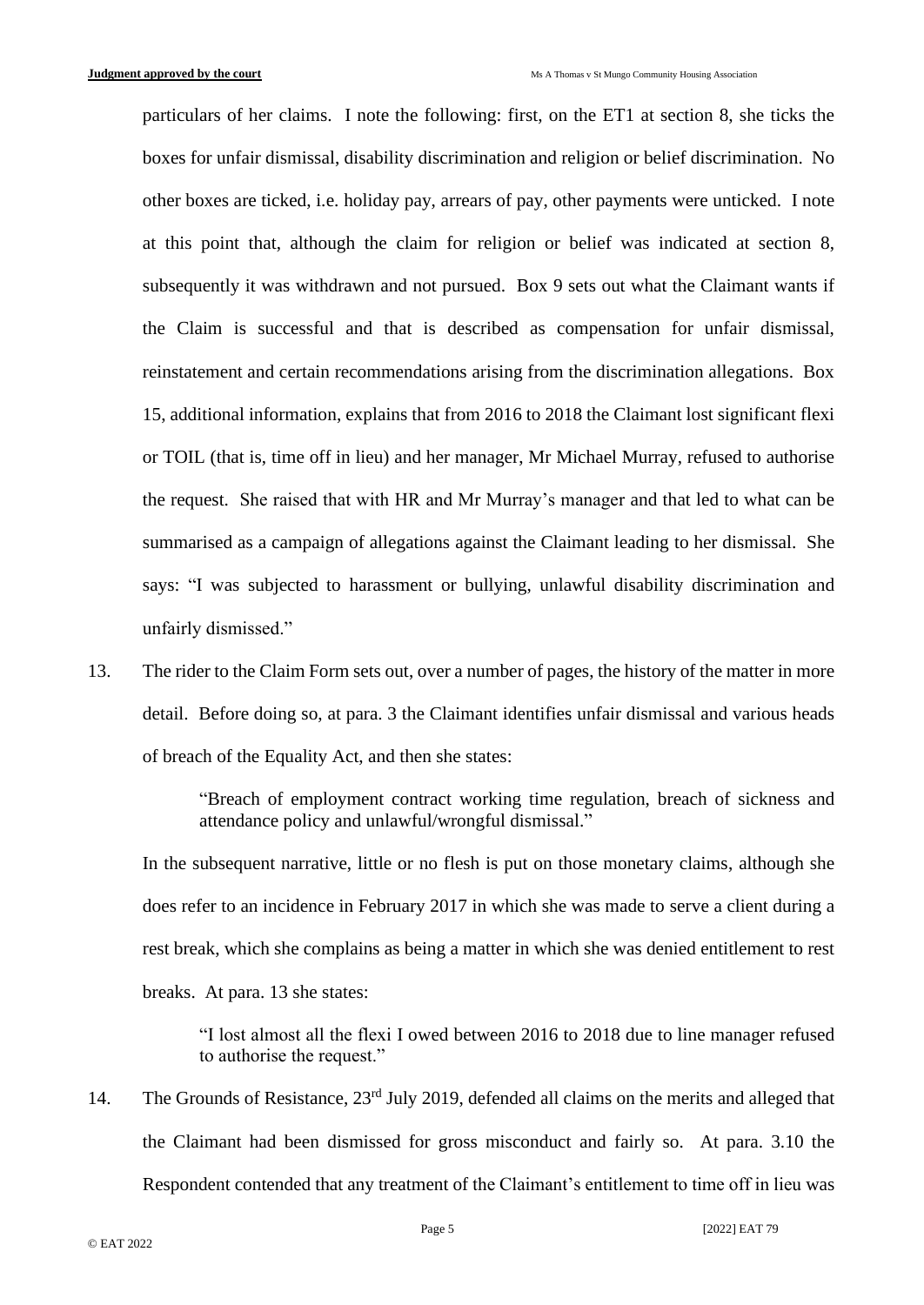fair and correct and in accordance with the Respondent's written policy.

15. The Claim came before EJ Lewis at a preliminary hearing for case management on 23<sup>rd</sup> September 2019. The Claimant appeared in person and the Respondent was represented by a different legal representative from Mr McCombie of Counsel, who appears before me today. EJ Lewis subsequently produced a Case Management Summary and orders arising from that hearing. In para. 1 of that summary, she lists the claims in the Claim Form, including Working Time Regulations 1998 and unpaid wages. However, the Summary of the case management hearing goes on to record that the Claimant's Agenda (the agenda submitted for the purposes of the hearing) included claims that were not in the Claim Form and/or not in the Tribunal's jurisdiction. EJ Lewis explained she gave an adjournment for the parties to clarify and agree issues. The Claimant formulated an amendment to her religious belief discrimination claim. After that adjournment, however, there were still things that needed clarifying and no amendment had been formulated but, according to the summary of EJ Lewis, by that time, the Claimant was having difficulty concentrating and was in some pain. EJ Lewis said:

> "It was agreed the best way forward would be for me to set a timetable which would allow time for the Claimant to apply for any proposed amendment. The Claimant would also be required to provide further clarifications of her claims with reference to disability point, following which the Parties are to attempt to agree a final list of issues."

16. The employment judge listed a further preliminary hearing ("PH") to take place on  $5<sup>th</sup>$ December 2019, after those steps had been carried out. The order then sets out various matters following from that in relation to directions for the application to amend; the parties were to attempt to agree a list of issues. The order listed of a PH, which is said to be to identify the issues, and set case management directions. The employment judge said:

> "The Claimant is required to reply to a request for further information, as set out in Schedule 1, and to provide information in relation to her disability in Schedule 2."

17. Schedule 1 included this request: when the Claimant 's employment came to an end, was she paid all of the compensation she was entitled to under Reg. 14 of the Working Time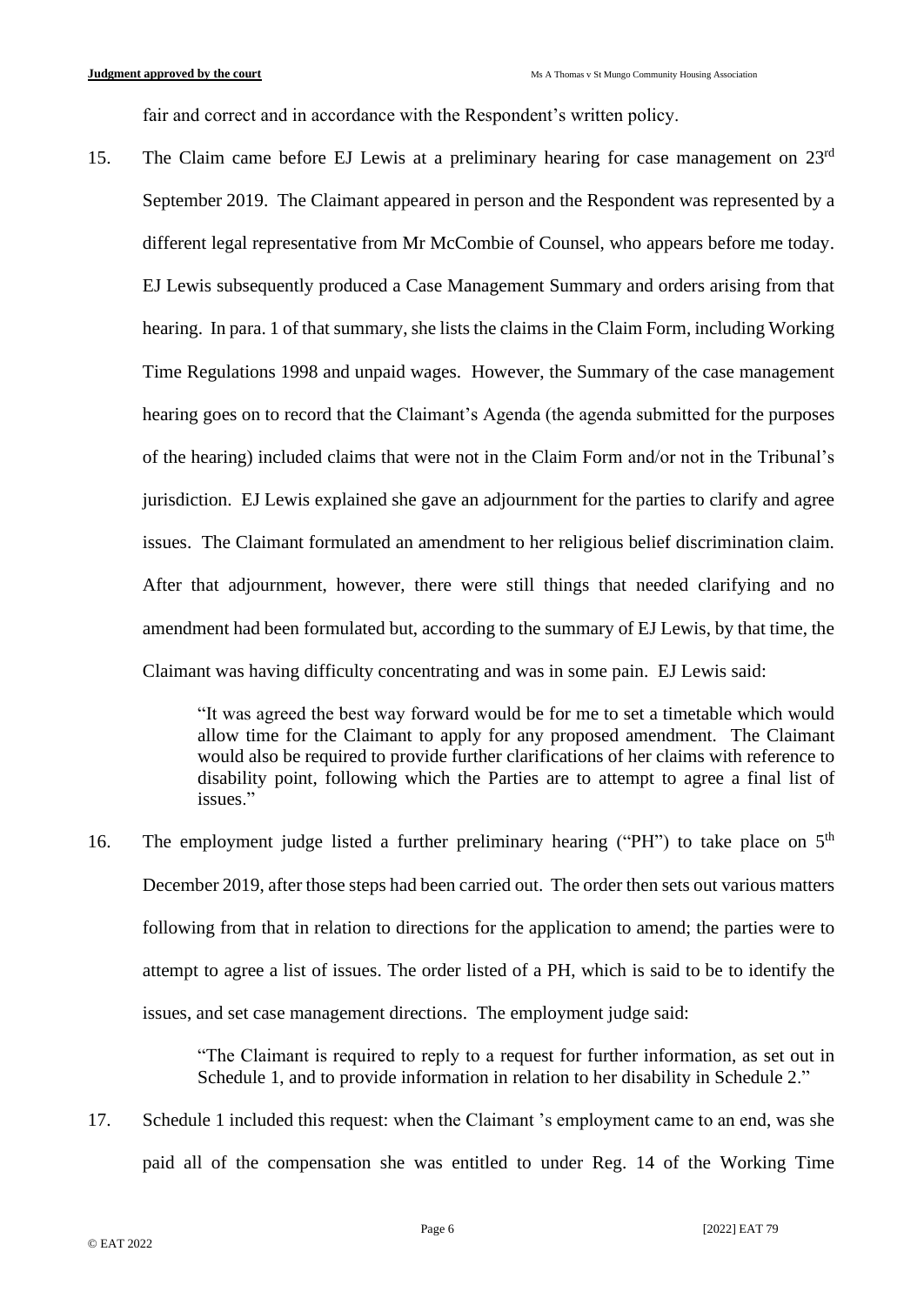Regulations 1998?

- 18. On 8<sup>th</sup> October, the Claimant, still acting in person, submitted an application to amend which included an application relating to breach of employment contract (put in very generalised terms). It referred to several claims for unpaid wages, including: underpayment; unpaid unsocial hours entitlement; time off in lieu; time off entitlement. She then claimed the deduction of unpaid wages was unlawful. The Claimant says that was simply what had been required to be submitted by way of amendment and not the further information required in relation to the Working Time Regulations claim.
- 19. The Respondent responded to that document  $17<sup>th</sup>$  October but on  $18<sup>th</sup>$  November, the Claimant's solicitor, Mr Onibokun, now newly on the record, wrote to the tribunal with a Draft Amended Particulars of Claim in substitution for the documents submitted by the Claimant. That document, which runs to 28 pages, included the three monetary claims which subsequently became the subject of EJ Goodrich's decision.
- 20. The second PH provided for by EJ Lewis took place on  $5<sup>th</sup>$  December 2019 before EJ Goodrich. He subsequently produced a summary of that hearing. In that, he explained that, by the time the matter came before him, there was still no agreed list of issues and much of the preliminary hearing was taken up with identifying the issues. Some issues were dismissed on withdrawal. He states at para. 14:

"Having clarified the claims the Claimant is seeking to bring there was insufficient time to consider whether leave to amend would be required and whether it should be granted"

He made case management orders. The list of issues he described as "at this stage" was attached but it may need to be amended dependent on the outcome of consideration of applications to amend. Those included the three claims I characterise as the monetary claims, for ease of reference, i.e. the historic breach of contract claim (I say 'historic' in the sense that it went back seven years); the unpaid annual leave claim under Reg. 14; and the unlawful deductions claim in its two components.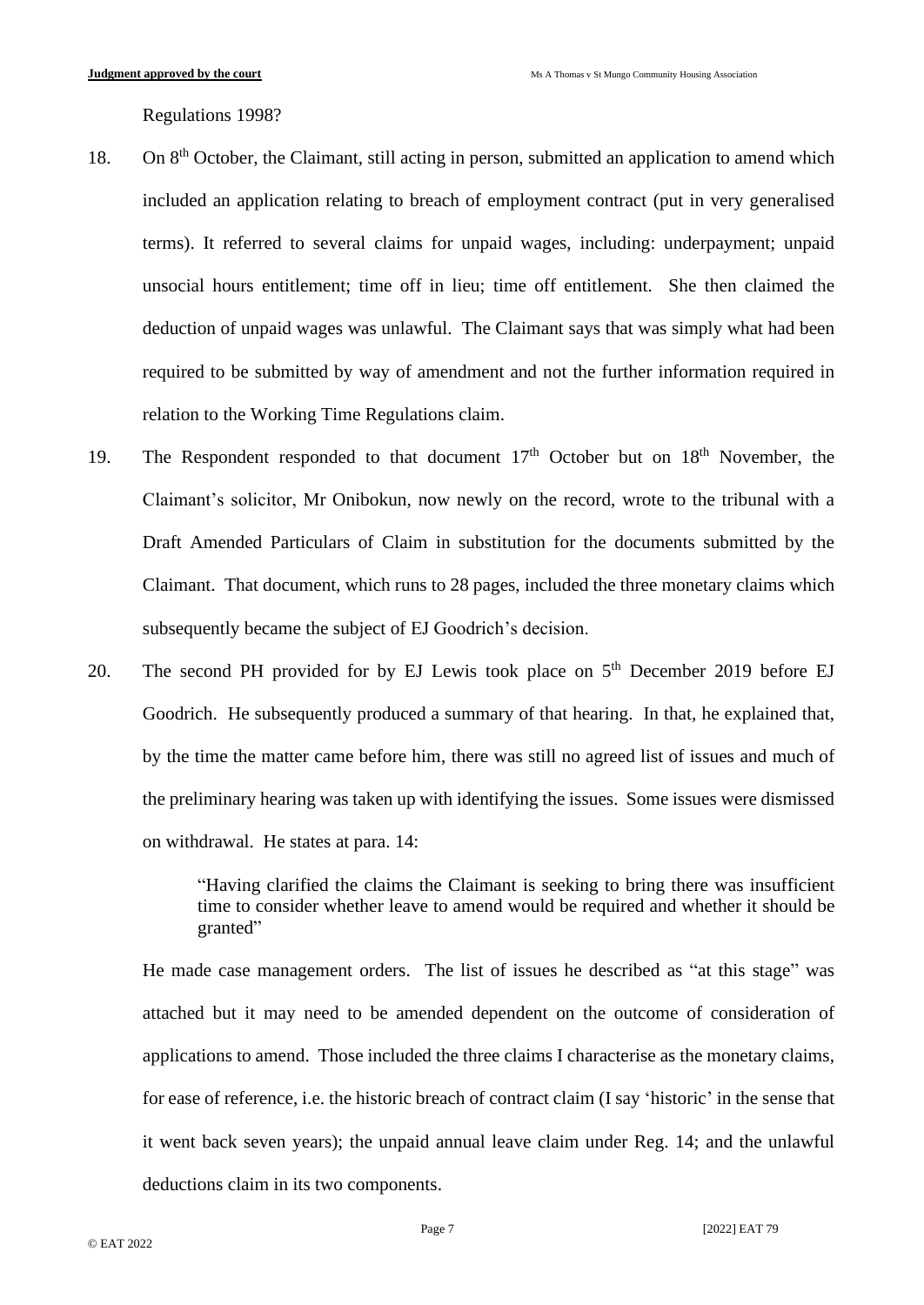- 21. In accordance with the employment judge's directions, the parties put in written submissions: first, the Respondent and then the Claimant's in reply. The Respondent's submissions of  $20<sup>th</sup>$ December 2019 objected to the amendment in respect of all three of the monetary claims, which it characterised as being "new" claims, not contained within the Claim Form. The Claimant's submissions (dated, on their face, 18<sup>th</sup> November but, I am told that, in fact they were produced on 10<sup>th</sup> January) in response to the Respondent's December submissions, argue that the holiday pay claim was not an amendment because it was already an extant claim within the Claim Form, as recognised by EJ Lewis. It recognised that the breach of contract claim and unlawful deductions claim could possibly be construed as new complaints, but that amendments should be allowed.
- 22. EJ Goodrich then considered the amendment applications on those written submissions and sent out his Order and Reasons in a document sent to the Parties on 10<sup>th</sup> March 2020. That is the decision that is the subject of this appeal. The effect of EJ Goodrich's Order was to allow the amendments to bring the Reg. 14 holiday pay claim, subject to the Respondent's rights to argue limitation at the final hearing, and to refuse permission for amendment to introduce the breach of contract and unlawful deduction from wages claims. He explains at the beginning of that decision the conduct of 5<sup>th</sup> December hearing and that his decision was based on written submissions which he referred to and which he summarised at paras. 9 to 10 of his Reasons. I will return in more detail to those reasons in respect of each of the three grounds.
- 23. So, I turn now to the Grounds of Appeal. There are three:
	- i) Ground 1 relates to the annual leave claim. It is alleged that the Tribunal misdirected itself in relation to its findings categorising the Claimant's complaint of unpaid holiday pay as an amendment and it complains, therefore, that having found that it was a matter for amendment, the Tribunal gave permission to amend, indicating the Respondent would be able to oppose it on the basis of limitation at a final hearing. That is said to be an error of law, both in the understanding of the Claim Form and in the effect of EJ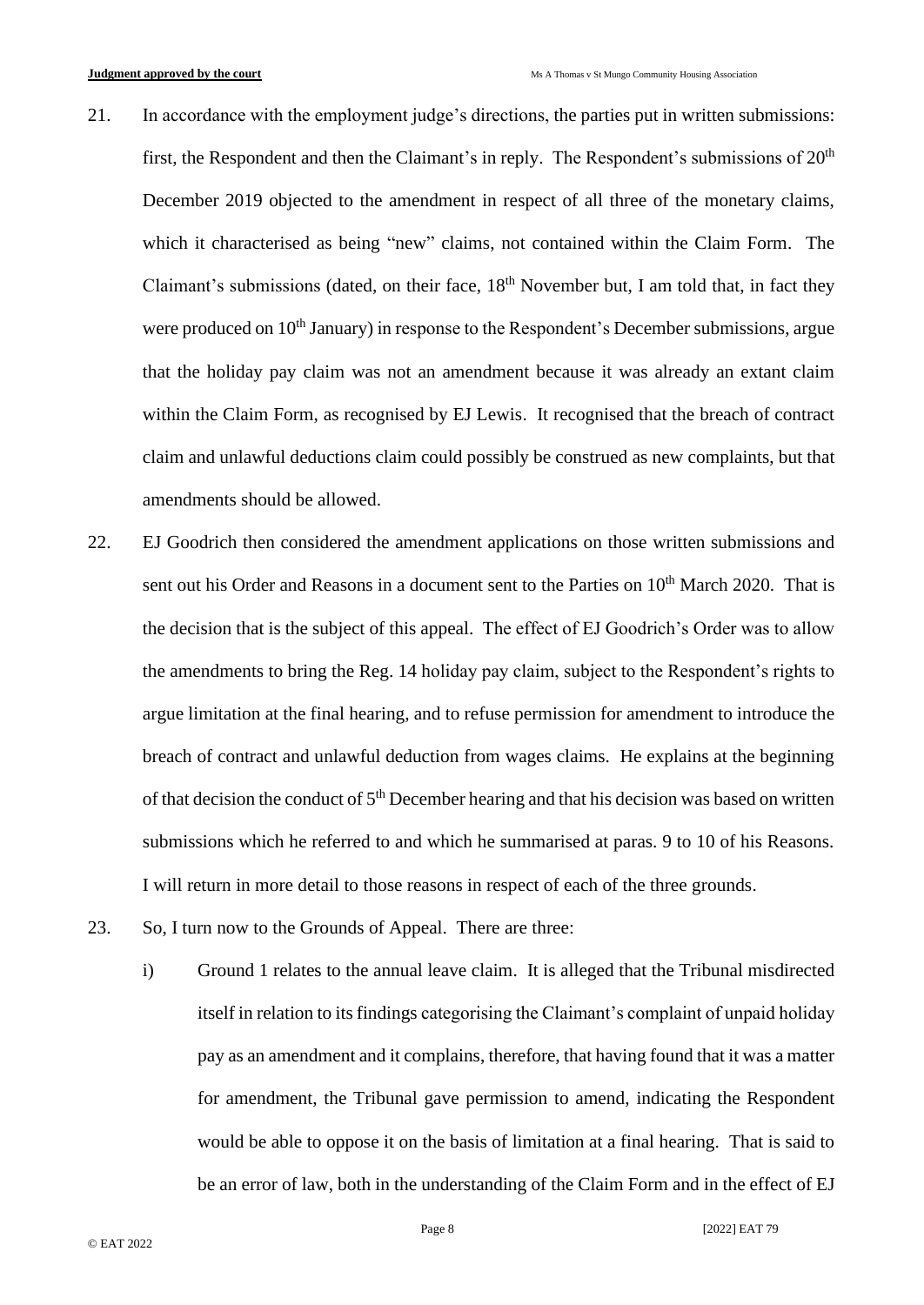Lewis's decision;

- ii) Ground 2 alleges that the Tribunal did not provide sufficient reasons in respect of its decision to refuse leave to amend to bring the claim of unlawful deduction from wages; and
- iii) Ground 3 alleges a misdirection by failure to consider matters in refusing to allow the application to amend the claim to introduce a claim for breach of contract.
- 24. The employment judge, at paras. 11 to 15 of the Reasons, correctly directed himself as to the overriding objective and as to the leading and very familiar case of **Selkent Bus Co. Ltd v Moore** [1996] IRLR 661 EAT, the well-known decision of Mr Justice Mummery (as he then was). The employment judge correctly summarised the principles to be derived from that case. In his conclusions (paras. 16 to 36 of the Reasons) he begins by stating that he has considered the guidance given in **Selkent** and the application of that guidance to the facts. He goes on to consider the factors addressed in Mr Justice Mummery's decision, those factors having been the subject of the parties' submissions.
- 25. Determination of an application to amend is a case management matter and the exercise of a discretion by the tribunal. I was referred, in the Claimant's Skeleton Argument, to the recent decision of HHJ Tayler in **Mrs G Vaughan v Modality Partnership** [2021] IRLR 97 EAT. Paras. 3 to 11 of that judgment contain a convenient summary of the well-established principles regarding an appeal against a decision on an amendment application:

"3. Mummery LJ noted in **Brent LBC v Fuller** [2011] ICR 806 CA, at paragraph 30:

"Another teaching of experience is that, as with other tribunals and courts, there are occasions when a correct self-direction of law is stated by the tribunal, but then overlooked or misapplied at the point of decision. The tribunal judgment must be read carefully to see if it has in fact correctly applied the law which it said was applicable."

4. Determining applications to amend is a core component of case management. As with all case management decisions the Employment Judge has a broad discretion. The Employment Appeal Tribunal will not interfere with case management unless it is clear that the Employment Tribunal has made an error of law.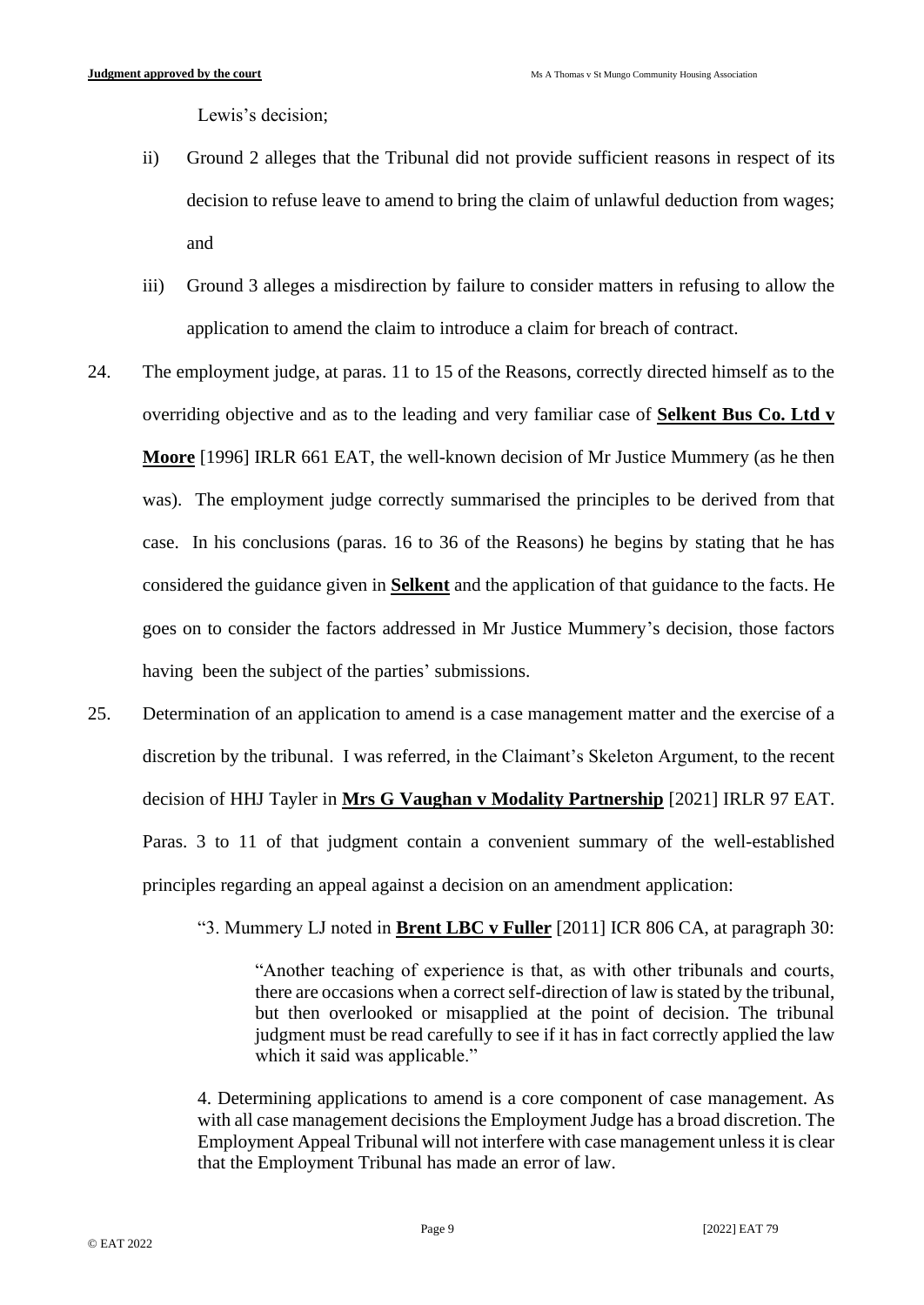5. Applications to amend are frequently decided at case management hearings, along with a multitude of other issues, in limited time. As Mummery LJ noted in **Gayle v Sandwell and West Birmingham Hospitals NHS Trust** [2011] IRLR 810, at paragraph 21:

"If the ETs are firm and fair in their management of cases pre-hearing and in the conduct of the hearing the EAT and this court should, wherever legally possible, back up their case management decisions and rulings."

6. Mummery J, as he then was, commented in the context of appeals against decisions refusing applications to amend in **Selkent Bus Co Ltd v Moore** [1996] ICR 836 at 843B:

"On an appeal from such a refusal, the appellant would have a heavy burden to discharge. He would have to convince the appeal tribunal that the industrial tribunal had erred in legal principle in the exercise of the discretion, or had failed to take into account relevant considerations or had taken irrelevant factors into account, or that no reasonable tribunal, properly directing itself, could have refused the amendment: see **Adams v West Sussex County Council** [1990] ICR. 546."

7. It will be difficult for a party, especially if represented, to criticise an Employment Judge for failing to take account of a factor that was not raised in argument.

8. In considering reasons for case management decisions, which often, necessarily, will be brief, the Employment Appeal Tribunal must be astute to avoid an excessively minute analysis. Mummery LJ warned in **Fuller** at paragraph 30:

"The reading of an employment tribunal decision must not, however, be so fussy that it produces pernickety critiques. Over-analysis of the reasoning process; being hypercritical of the way in which the decision is written; focusing too much on particular passages or turns of phrase to the neglect of the decision read in the round: those are all appellate weaknesses to avoid."

9. This passage is so often quoted that I have reminded myself that it is insufficient to quote it; I must think about it and avoid the pitfall of which Mummery LJ warns.

10. Nonetheless, if an Employment Judge has, on a fair reading of a judgment, failed to take account of a relevant matter or failed properly to apply the law, even if quoted in the judgment, it is necessary to interfere.

11. Sedley LJ succinctly stated at paragraph 26 of **Anya v University of Oxford** [2001] ICR 847:

"The courts have repeatedly told appellants that it is not acceptable to comb through a set of reasons for hints of error and fragments of mistake, and to try to assemble these into a case for oversetting the decision. No more is it acceptable to comb through a patently deficient decision for signs of the missing elements, and to try to amplify these by argument into an adequate set of reasons. Just as the courts will not interfere with a decision, whatever its incidental flaws, which has covered the correct ground and answered the right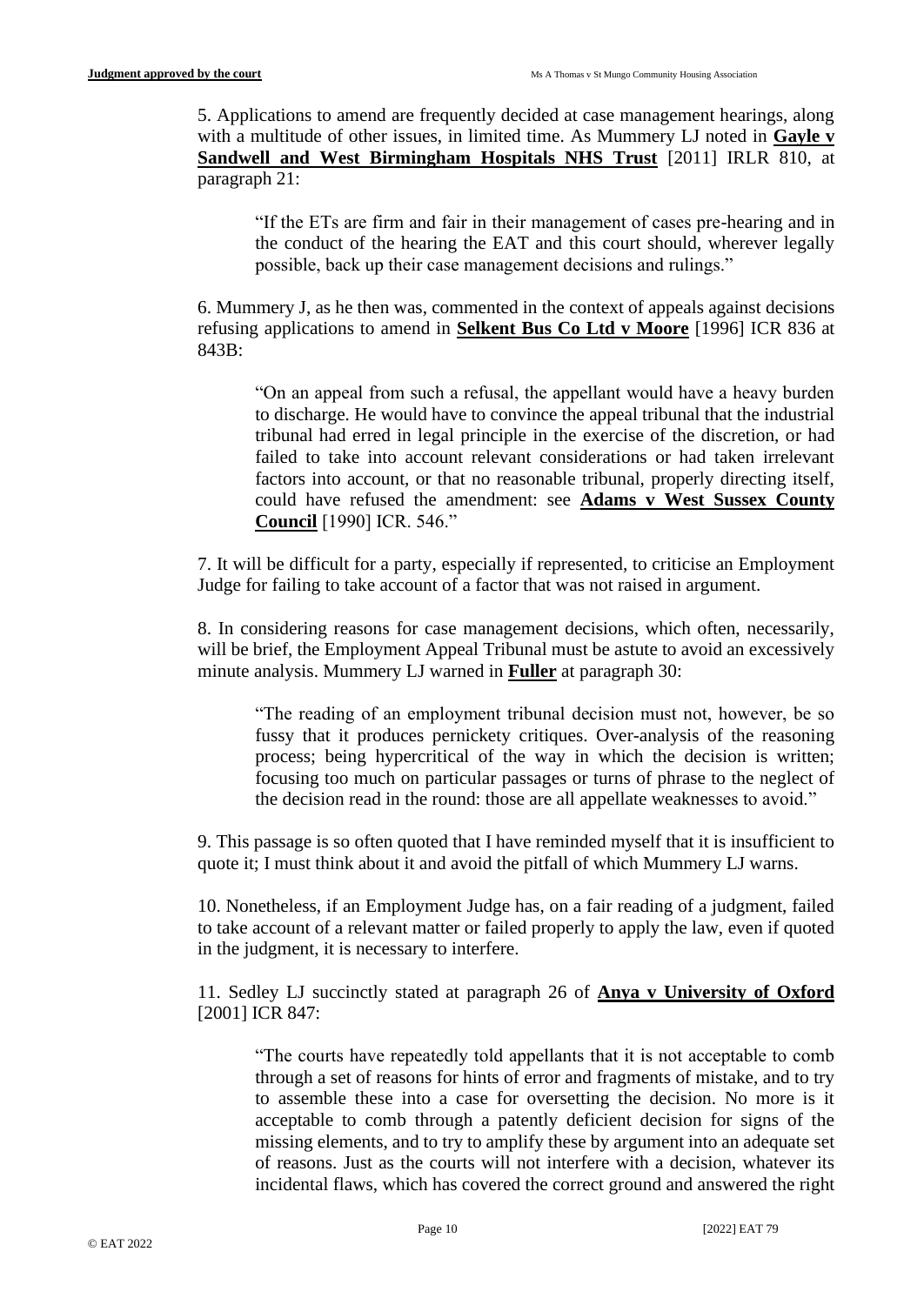questions, so they should not uphold a decision which has failed in this basic task, whatever its other virtues.""

- 26. I derive from that passage the following key points:
	- i) There are occasions when, although a tribunal correctly states the law, it overlooks or misapplies that at the point of decision;
	- ii) An application to amend is a case management matter for the tribunal. There is a high hurdle to be crossed in seeking to appeal, and I rely on and refer, in particular, to the extract in **Selkent** referred to by HHJ Tayler:

"6. …

"On an appeal from such a refusal, the appellant would have a heavy burden to discharge. He would have to convince the appeal tribunal that the industrial tribunal had erred in legal principle in the exercise of the discretion, or had failed to take into account relevant considerations or had taken irrelevant factors into account, or that no reasonable tribunal, properly directing itself, could have refused the amendment …""

- iii) Further, reasons for case management decisions, will often, necessarily, be brief and in those cases, in particular (more so, perhaps, than in other classes of case), the Employment Appeal Tribunal must be astute to avoid an excessively minute analysis of the reasons.
- 27. With those principle in mind, I turn now to consider the Grounds each in turn.
- 28. First, Ground 1. As I have already indicated, EJ Goodrich allowed an amendment to permit the claim for unpaid annual leave to be pursued at a final hearing. One might have thought that was a success for the Claimant, nonetheless, the Claimant appeals. The reason the Claimant appeals the decision is because the employment judge said this at para. 34 of his Reasons:

"As indicated in the guidance given in the **Galilee** case (…) I leave the issue as to the time limits for her holiday pay claim to the Employment Tribunal hearing the Claimant's case."

The reference to **Galilee** is to **Galilee v Commissioner of Police for the Metropolis** [2018]

ICR 634, which held that it is not always necessary to determine time points as part of an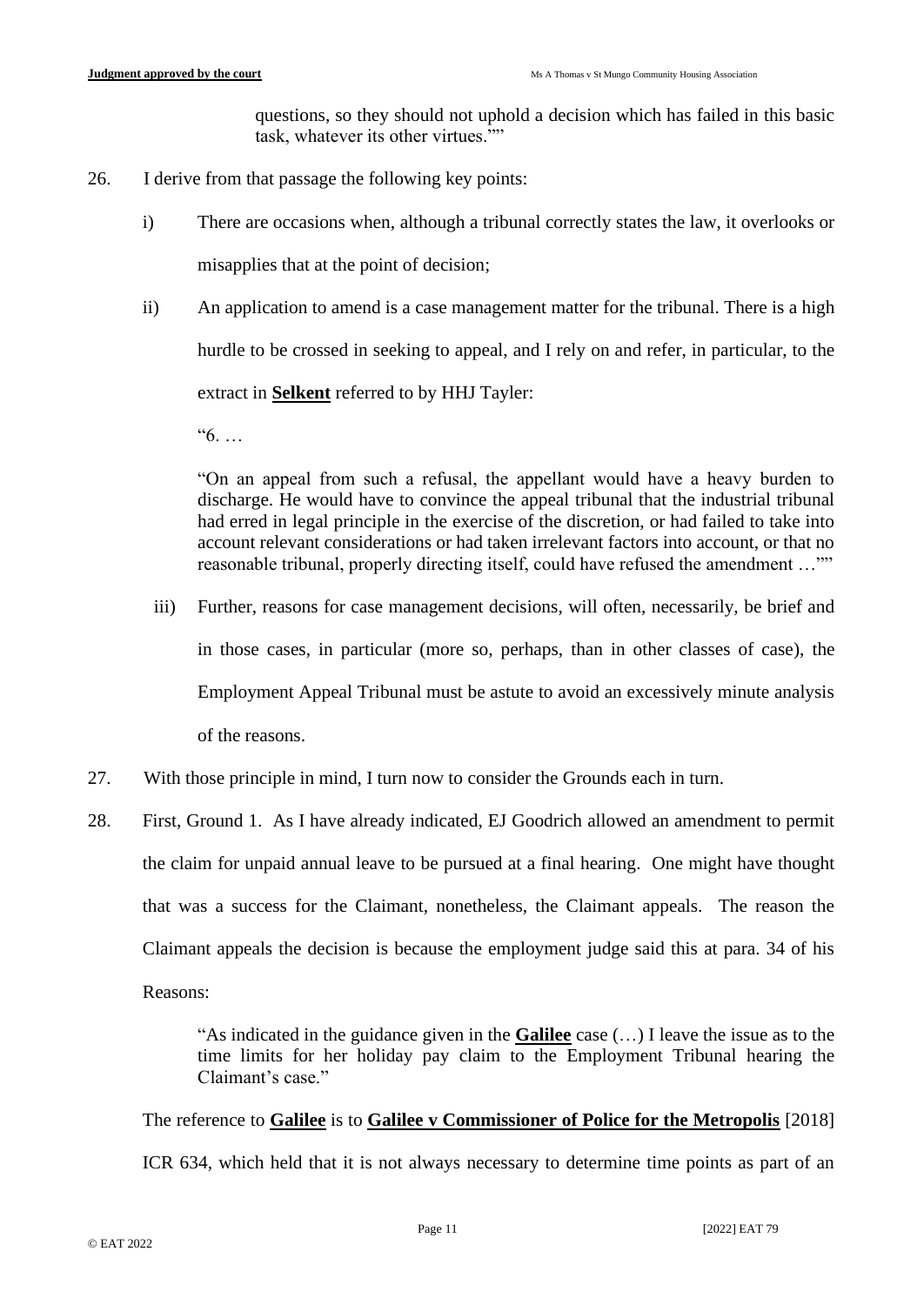amendment application; granting an amendment does not automatically deprive a respondent of any limitation arguments it might have in relation to the newer claims.

- 29. If the employment judge was right to treat the matter as one requiring an amendment and to allow it, neither party in this case suggests that the Tribunal was wrong to refer to the approach in **Galilee** or in its understanding of it. Indeed, **Galilee** itself is not even included in the bundle of authorities.
- 30. The Claimant's argument is a different one; it is that the Tribunal erred in treating the holiday pay claim as requiring an amendment. The Claimant's position is that the Tribunal should have treated the claim as an extant claim about which the details in the Amended Particulars of Complaint were only providing further information as directed by EJ Lewis. By treating it as an amendment, the Claimant complains that it is allowing the Respondent the opportunity of a limitation defence; whereas, if it was appreciated that the Claim was in the ET1 Form, that was not open to it.
- 31. Before analysing the substance of the ground, I should record that this Ground of Appeal seems largely pointless in practice and it is regrettable that the parties have not been able to resolve the position on this ground of this claim without the detailed argument before the EAT. I say that for two reasons. First, the Respondent doesn't take a limitation defence to the holiday pay claim, even though EJ Goodrich had indicated that it could do. That defence is not pleaded in the Grounds of Resistance and written submissions to the EAT for the Preliminary Hearing state (and it has been confirmed to me today) that the limitation point is not taken. However, although Mr McCombie said that when I asked him, I did find in oral submissions his position to be, perhaps, surprisingly equivocal. He pointed out, accurately, that the question of time is a jurisdictional one and that, in principle, it is possible that a party could seek to withdraw a concession at a full hearing. He did not, however, say that it was the Respondent's intention to do so; indeed, he indicated that its position is to the contrary. I would have thought that there would be considerable difficulty (whatever the principle) in the Respondent's seeking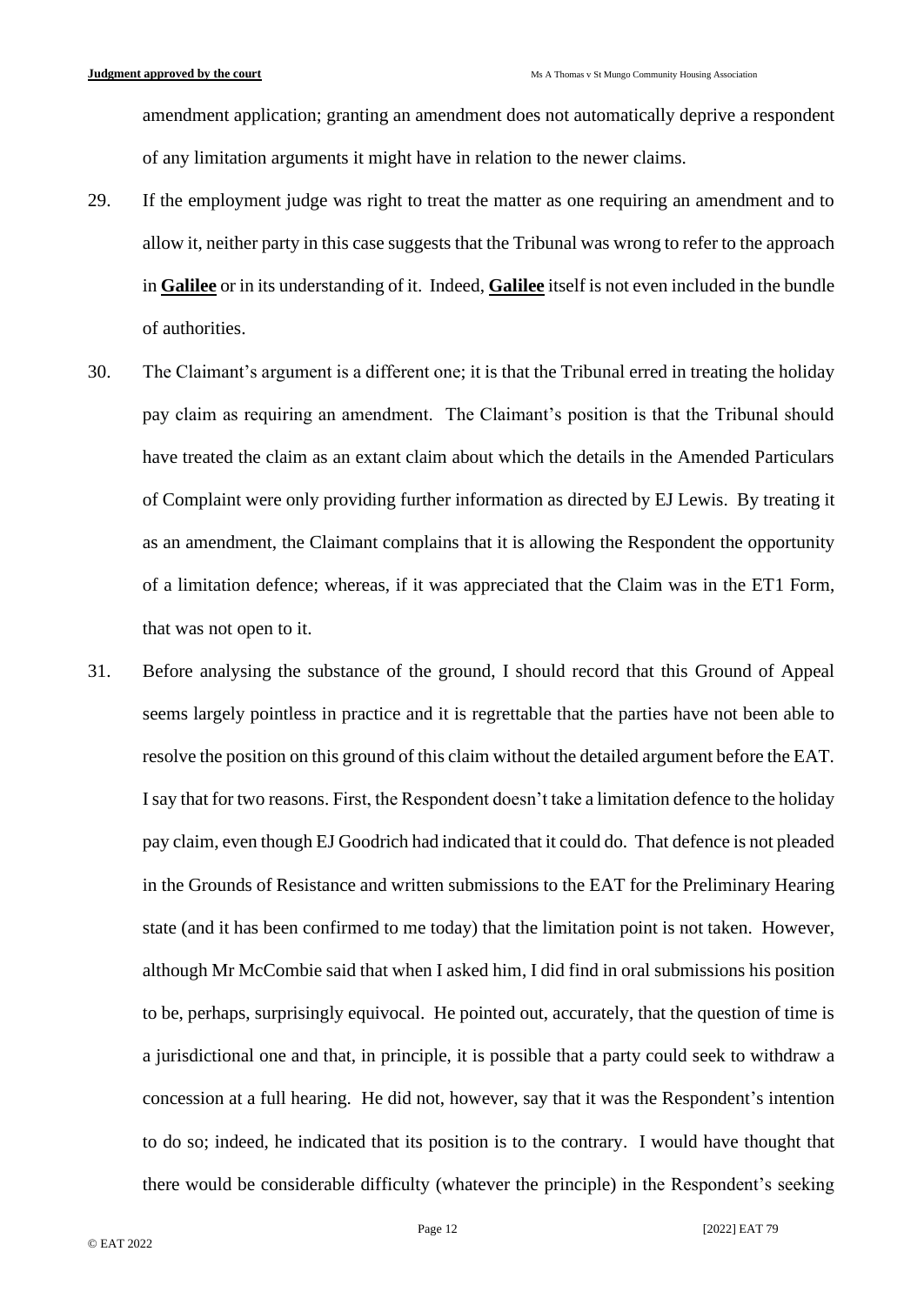to resile the position of not taking the limitation point, given that: first, the point has not been taken to date; second, it has been expressly disavowed during this appeal.

- 32. The second point is this: that, as the matter has developed since the Preliminary Hearing, the Claimant no longer claims 16 days of holiday pay, but only 24 hours. The value of that claim, as I have learnt, is £371.00. On any view, that is a small value of the claim, both to have required an appeal to the EAT and to have held up determination of the unfair dismissal and discrimination claims. The Claimant was unable to identify any difference that the outcome of this ground makes to her ability to pursue this, beyond stating what I perceived to be a mistrust of the Respondent's position.
- 33. Be that as it may, I turn to determine the point on its substance. The Claimant argues as follows, in summary: first, the Working Time Regulations' claim is expressly raised on the Claim Form; second, the effect of EJ Lewis's Order was to recognise that there was a line of claim under the Working Time Regulations and that that claim related to holiday pay.
- 34. Therefore, the claim for holiday pay is an extant claim, not subject to an argument about time. EJ Lewis made her order, it is said, as part of the Tribunal's duty to assist a litigant-in-person in identifying (or, as Mr Onibokun puts it, "teasing out") the issues in the claim. EJ Lewis required of the Claimant not an amendment application (in contrast to the disability claim or the religion or belief claim) but further information as to the Reg. 14 claim.
- 35. It is argued on behalf of the Claimant that EJ Goodrich should not have overturned or departed from EJ Lewis's approach, but should have treated para. 133 of the Amended Particulars of Claim (that is the paragraph that sets out the 16 days holiday pay under Reg. 14) merely as further information related to the claim.
- 36. The Respondent says that EJ Goodrich was not wrong to require an amendment to add the details of the holiday pay claim; that the employment judge, in allowing the amendment, expressly considered the facts, first, that the ET1 referred to the Working Time Regulations; secondly, that the Respondent might have anticipated that that was about holiday pay;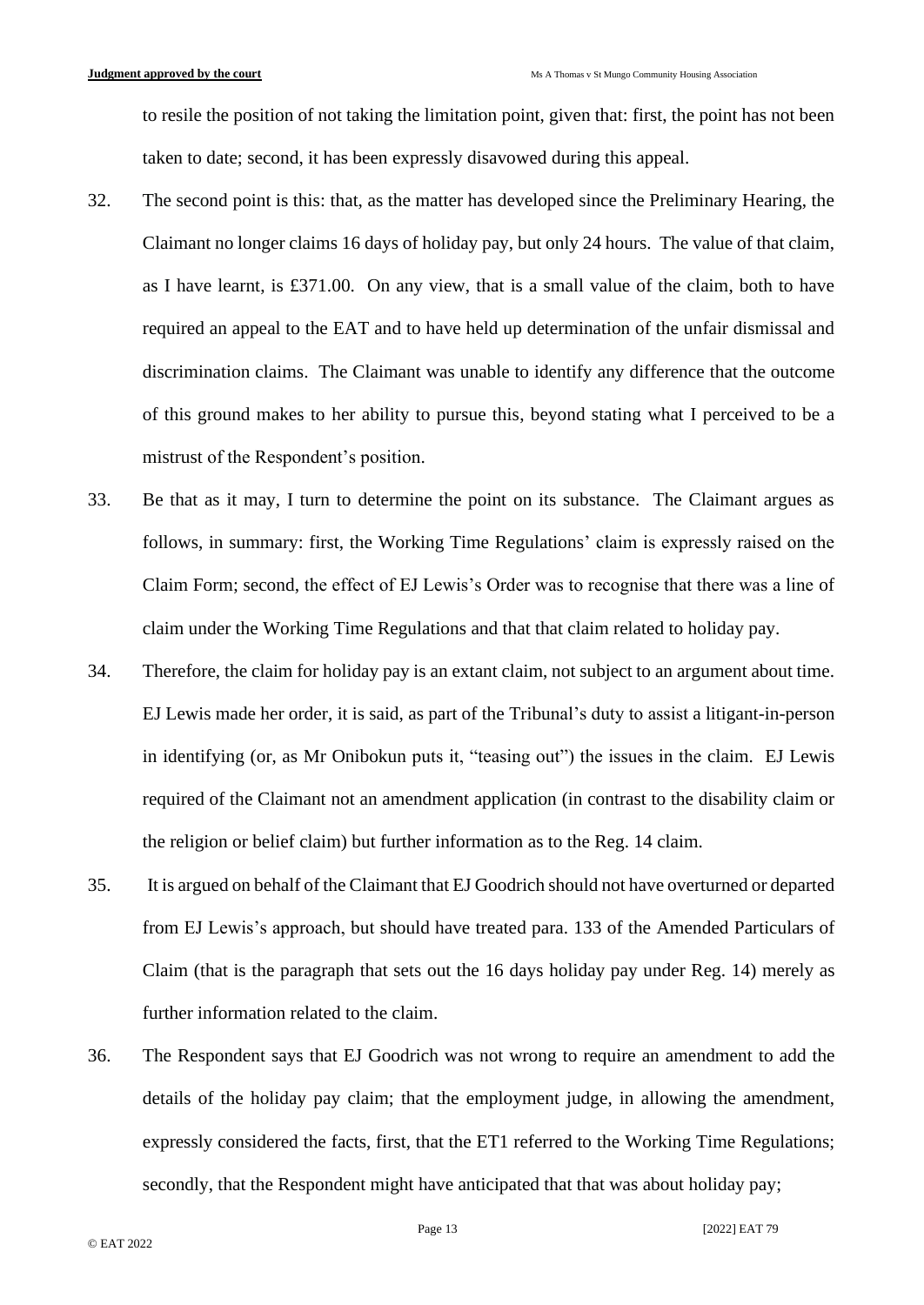- 37. Second, the Respondent says that this ground assumes that EJ Lewis found that there was an extant unpaid holiday pay claim and it was in time. That was no part of EJ Lewis's order;
- 38. Third, there was no order made by EJ Lewis that was capable of being overturned or departed from, therefore EJ Goodrich cannot have erred that way.
- 39. It seems to me it is necessary to consider the effect of both EJ Lewis's Order and, ultimately, what the Claim Form means and what it contained. Dealing with EJ Lewis's Order first, I am not at all persuaded that the judge's order bears the weight attached to it by the Claimant. There is nothing in EJ Lewis's case management summary that expressly refers to a holiday pay claim being raised; there is nothing that expressly adjudicates on the meaning of the Claim Form as to whether particular claims were live or within time. The Claimant relies upon, first, the reference to the Working Time Regulations. Mr Onibokun quite sensibly accepts that the Working Time Regulations contain a range of different claims and that para. 1 of EJ Lewis's case management summary does not identify which claims under those Regulations are being advanced. Second, the Claimant relies upon the distinction drawn by EJ Lewis between where she required the Claimant to provide a draft amendment and where she required further information.
- 40. The request for further information is relied upon by the Claimant as indicating that EJ Lewis must have understood that there was a holiday pay claim. The request for further information is this:

"Unpaid annual leave - Working Time Regulations

1.6 When the claimant's employment came to an end, was she paid all of the compensation she was entitled to under regulation 14 of the Working Time Regulations 1998?"

From that scant material the Claimant seeks to suggest that it was implied that there was an extant holiday pay claim that was accepted and was accepted as being in time.

41. In my judgment, EJ Lewis's decision does nothing of the sort. First, there is no express ruling on the meaning of the Claim Form or any limitation issues; second, the only orders were case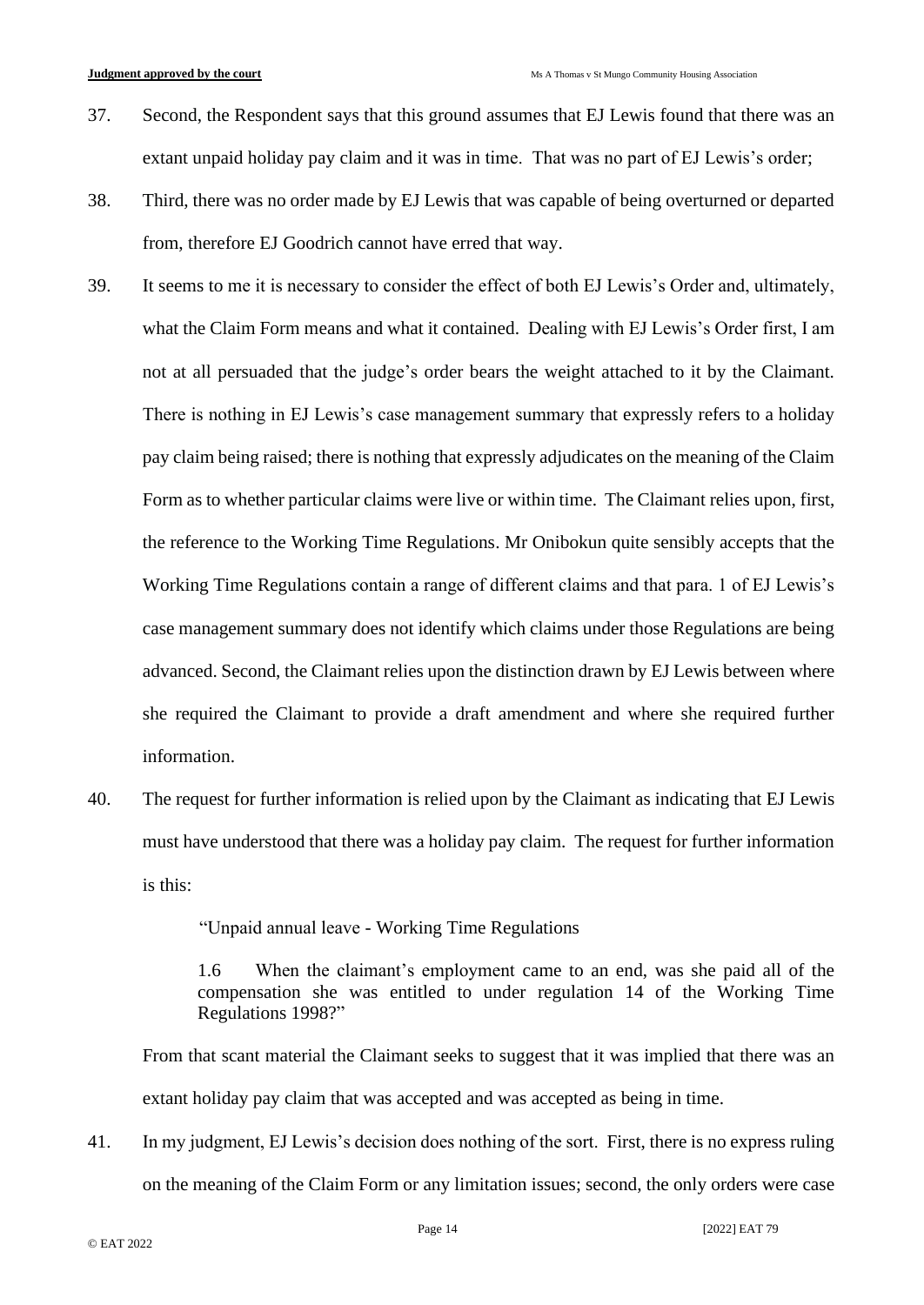management orders. Reliance is placed upon what one gets from the case management summary, not any judgment or order; third, it is clear from the case management summary that EJ Lewis did not conclude the definition of issues in the circumstances I outlined earlier in this judgment. She put that over to another PH to conclude the exercise; fourth, although the Respondent's counsel, Mr McCombie (who, I have indicated, wasn't present at the hearing) has quite fairly accepted that it appears there may have been some discussion about Working Time Regulations and unpaid annual leave, it is far from clear to me that any specific claim had been articulated. Indeed, the terms of the request for further information suggest the contrary. The question asked is: was the claimant paid all the compensation she was entitled to? If the Claimant's claim clearly advanced at the hearing was that she had not been paid the sum she was due under Reg. 14, then that question would not have needed to have been asked. The question would have focussed on the amount of the claim, not whether there was a shortfall in payment or not.

- 42. So, in my judgment, there was no ruling of EJ Lewis that EJ Goodrich can be taken as overturning, because there was nothing to overturn. EJ Goodrich was entitled to consider it as a matter of case management. All of the authorities to which I have been directed as to the circumstances in which a tribunal may depart from or vary the case management decision are, therefore, not in play.
- 43. In any event, ultimately, whether or not there is an extant claim for holiday pay is a matter of interpretation of the pleading, not a matter of what was said before an employment judge at a case management hearing. EJ Lewis recorded that there was a claim under the Working Time Regulations. That derives from a single paragraph (para. 3) in the Details of Claim to which I have referred above. That makes no mention of holiday pay; indeed, the Claim Form and the Particulars document make no reference to holiday pay whatsoever.
- 44. As I have indicated, there were complaints about time off in lieu and the denial of entitlement for working through rest breaks during her working time. It is plainly right, in my judgment,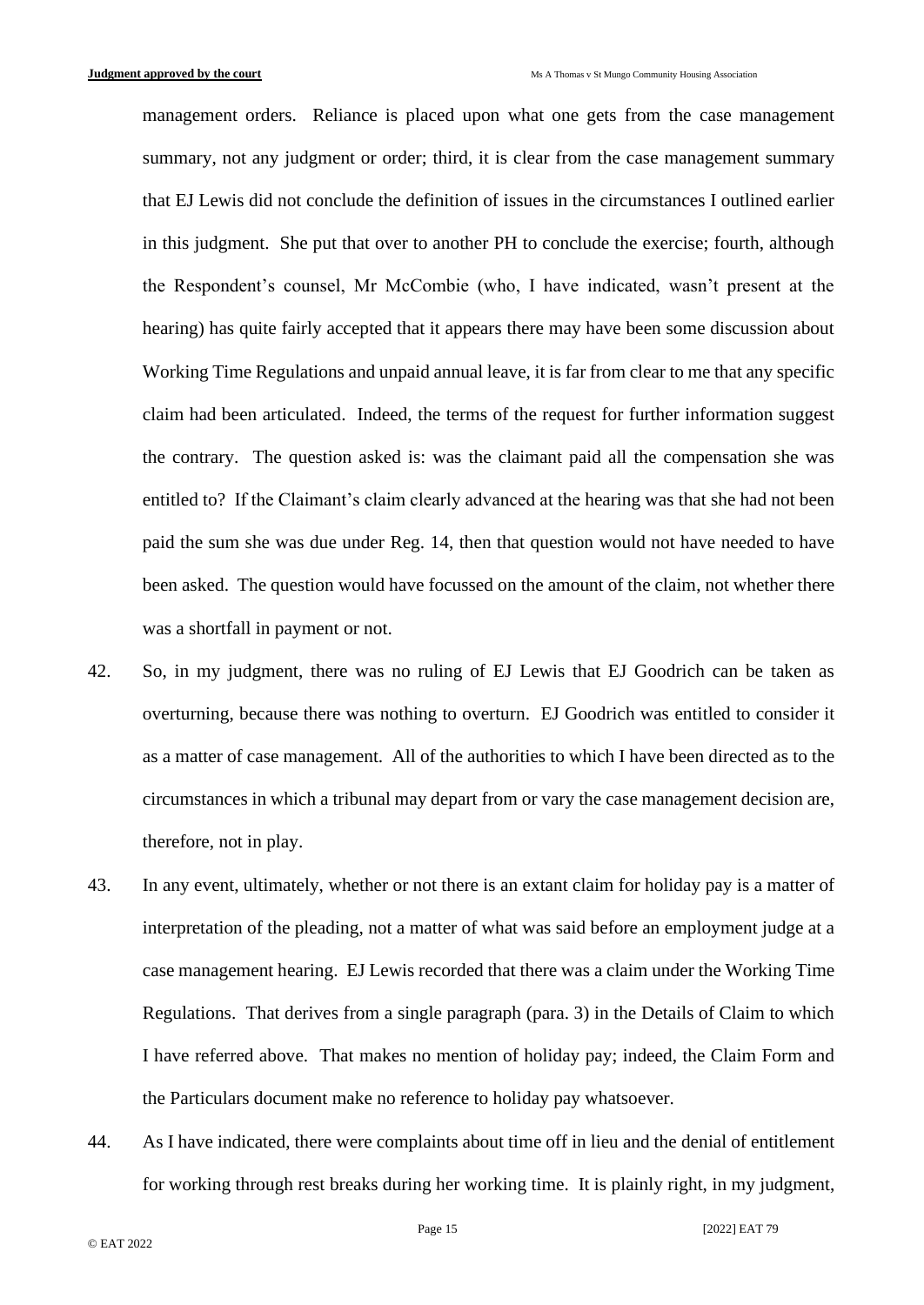that any introduction in the claim to annual leave owing under Reg. 14 would need to be introduced by amendment. There is no way of telling from the Claim Form or Particulars that such a claim was there; nothing that was capable of response on the part of the Respondent. It is not enough for a claimant simply to refer to a relevant piece of legislation and then later say 'all I've got to do is provide particulars my claim will rely on'. That would suggest that the point of referring to the Working Time Regulations all or any claims under the Working Time Regulations that could have been brought are effectively regarded as being live, subject only to revision of the particulars. That, in my judgment, is not the correct approach.

- 45. So, to treat this as a matter of amendment is something that the employment judge was entitled to do and, in my judgment, was right to do. There is no separate challenge to the judge's exercise of discretion on the application to amend; nor could there be, given that he allowed the amendment and allowed the case to continue.
- 46. So, for those reasons, I dismiss Ground 1. In any event, as I have indicated, it turns out that the Respondent does not rely on limitation and the case can proceed to a full hearing. Given the small amount at stake, I very much hope the parties will try to resolve this element of the claim; the value being small - not insignificant, probably, for the Claimant, but small in terms of the cost of litigation to both parties, perhaps more particularly when measured against the live claims for unfair dismissal and discrimination which, in any event, will need to proceed to a full hearing. So, that disposes of Ground 1.
- 47. Grounds 2 and 3, although they are under separate heads of claim, I can deal with briefly together.
- 48. Ground 2 is reasons-based: it is alleged that the reasons given by the Tribunal were not Meekcompliant; that the employment judge appears to have paid lip service to the **Selkent** principles and doesn't explain how the balance of injustice and hardship exercise was applied. Mr Onibokun says he and the Claimant cannot tell why she lost. He further says that looking at the treatment and the various factors in the Reasons, it appears that the time point was taken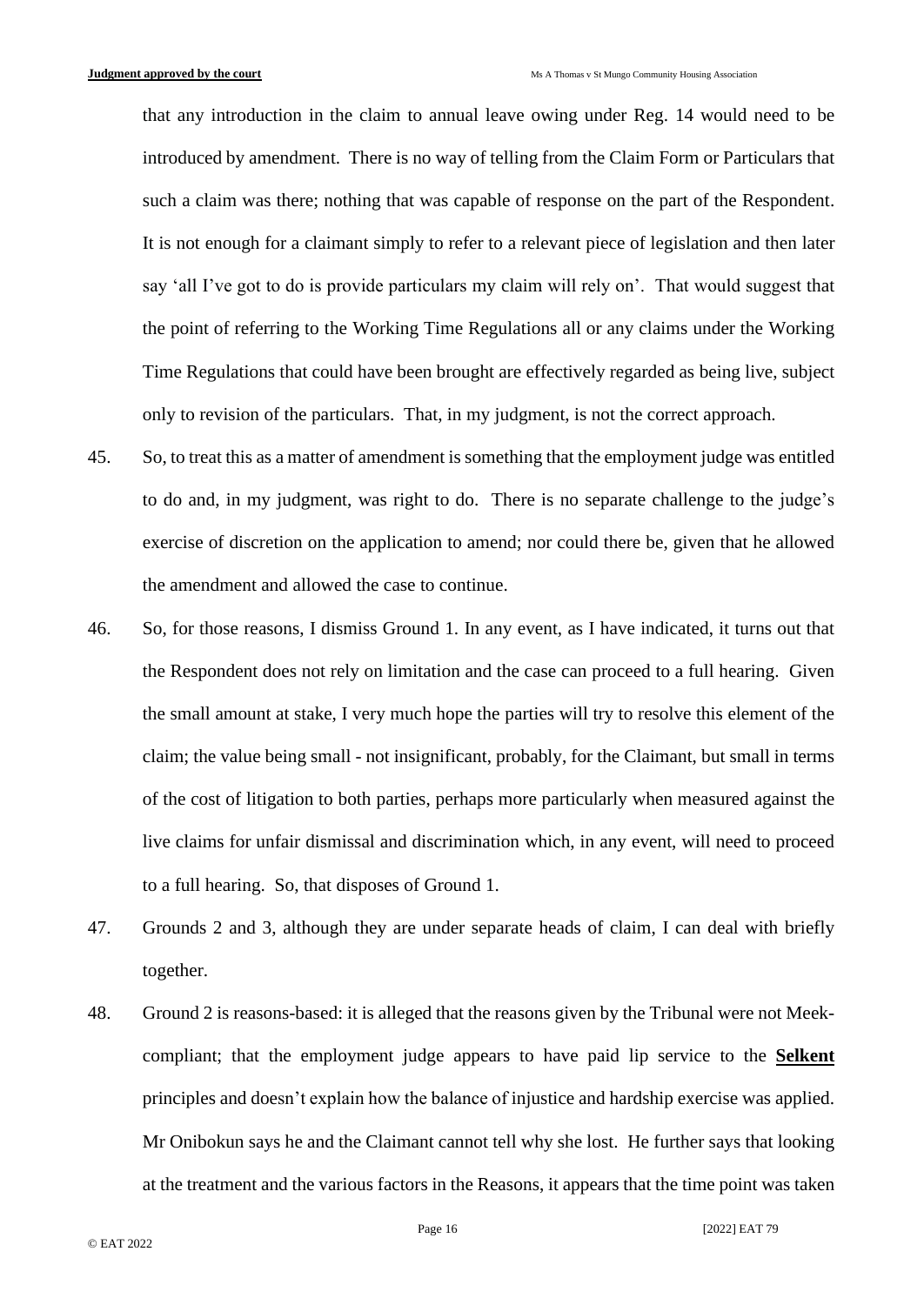as being determinative.

49. In determining this issue, it is necessary, therefore, for me to consider in a little more detail, the reasons given by EJ Goodrich. I have already indicated that he set out at paras. 9 and 10 of the Reasons a summary of the respective submissions of the Parties on the amendment application. It is not suggested to me that he had either mis-summarised or left out any particular factors from those submissions. In the summary of the law, at paras. 11 to 15 (already referred to), it is not suggested that the summary of principles is in any way in error. In the conclusions section, as I have indicated, the employment judge starts by stating:

"16. I have considered the application of the guidance given in the **Selkent** case" And he then goes through an analysis of the **Selkent** factors in relation to each of the three amendments. He certainly does not deal with each of the amendments as all having the same matters applying to them. It is clear he carries out some careful consideration of the distinctions between them. At para. 24, for example, when considering whether the amendments are major or minor, he states his findings differ slightly in respect of how he sets his findings out for each amendment. And, of course, as is apparent from my judgment, he allowed the amendment in relation to the leave claim whilst rejecting the other two.

50. Having dealt with each of the factors referred to in **Selkent** in turn, over the course of paras. 16 through to 32, he there states his conclusions very shortly at paras. 33 to 34. At para. 33 he states:

> "On balance, therefore, having in mind the considerations I have set out above, I grant the Claimant leave to amend her claims to bring her working time regulations complaint for holiday pay."

Before going on to para. 34, which I have already equated with **Galilee**, and then at para. 35:

"On balance, having in mind the considerations set out above, I refuse the Claimant leave to bring her breach of contract and unlawful deduction from wages complaints."

51. I see no deficiency in the reasons given by the Tribunal: it had summarised the submissions; correctly identified the law; set out the facts of the case by reference to each of the factors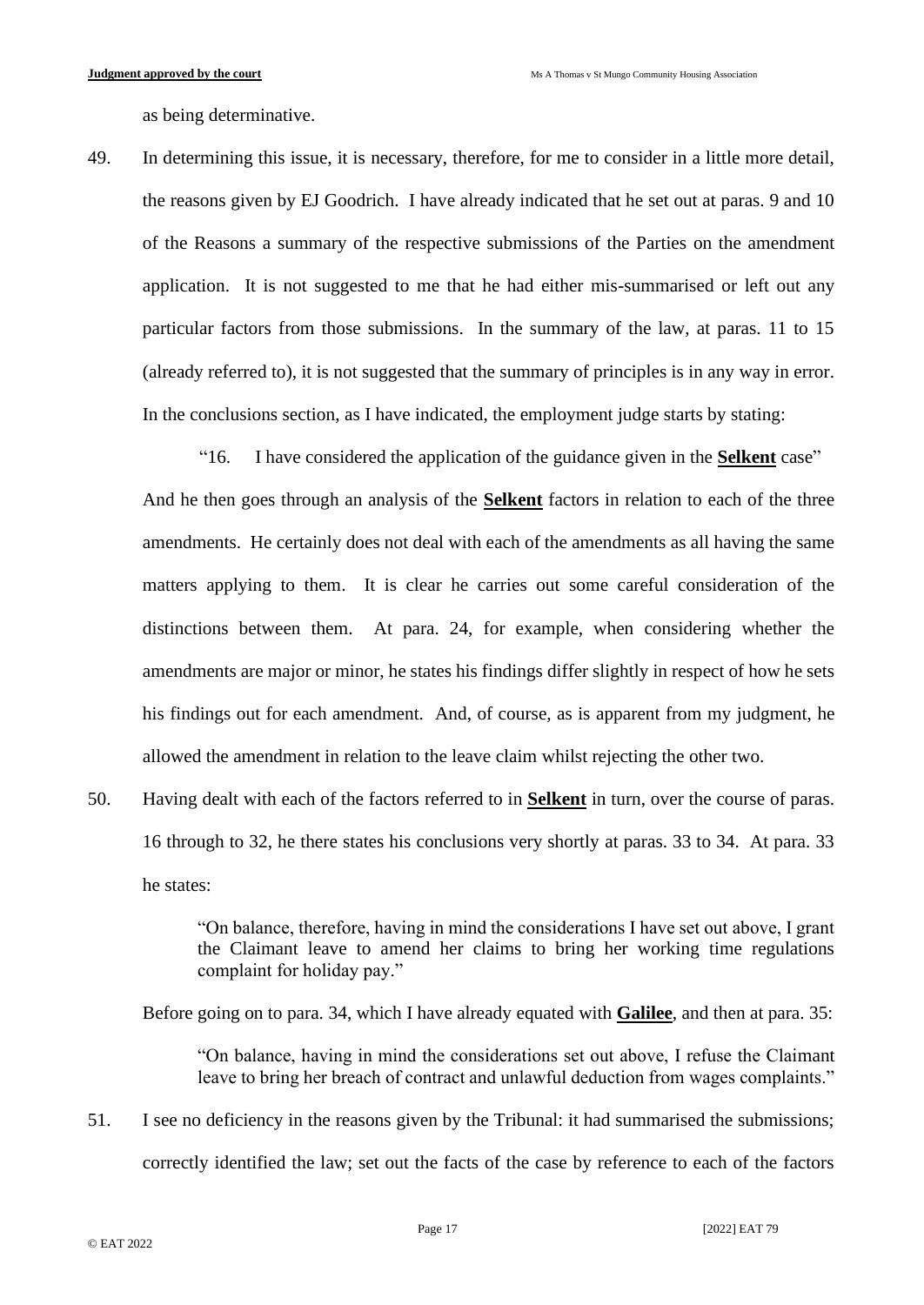identified in the relevant legal authorities; and then reached a conclusion balancing all of those factors. It is difficult to see what more the Tribunal could be expected to do. Ultimately, as the Tribunal directed itself, the question is a multi-factoral one with no single factor being determinative. There is no reason to doubt when the Tribunal says that in balancing and "having in mind the considerations", that is exactly what it did: it balanced and considered factors in reaching his conclusion. Any attempt to set out a more detailed analysis of the weight attached to each factor would, in my view, be: first, unnecessary; and second, pave the way to a different type of complaint, that one factor or another had been given precedence over others.

- 52. I reject the Claimant's submission that time was treated as being a determinative factor; the employment judge expressly stated that he was not treating any factor as determinative in his analysis at all, and says that having in mind all of the considerations and balancing them, this was the conclusion he reached. So, there is no deficiency, in my judgment, in the Reasons in relation to this matter and I reject the Appeal on Ground 2.
- 53. As with Ground 1, it is disappointing for the EAT to see this matter being the subject of detailed argument on appeal, given that the value of the claim is now known to be somewhat less than £200.00.
- 54. Ground 3 is the breach of contract claim, alleged to be the requirement for the Claimant to have worked without extra pay 2 ½ hours per week over a number of years. That is now valued to be the rather more significant sum of £5,000.00.
- 55. This appeal is one of perversity, in essence, and much of the argument is that undue weight was attached to various factors by the Tribunal. I cannot interfere with the employment judge's exercise of discretion in a case like this where it is not said that he missed out relevant factors or had taken into account irrelevant factors, nor said that he misdirected himself on legal principles. Ultimately, the decision is only open to challenge on grounds of perversity and there is nothing in this decision that comes close, in my judgment, to establishing that the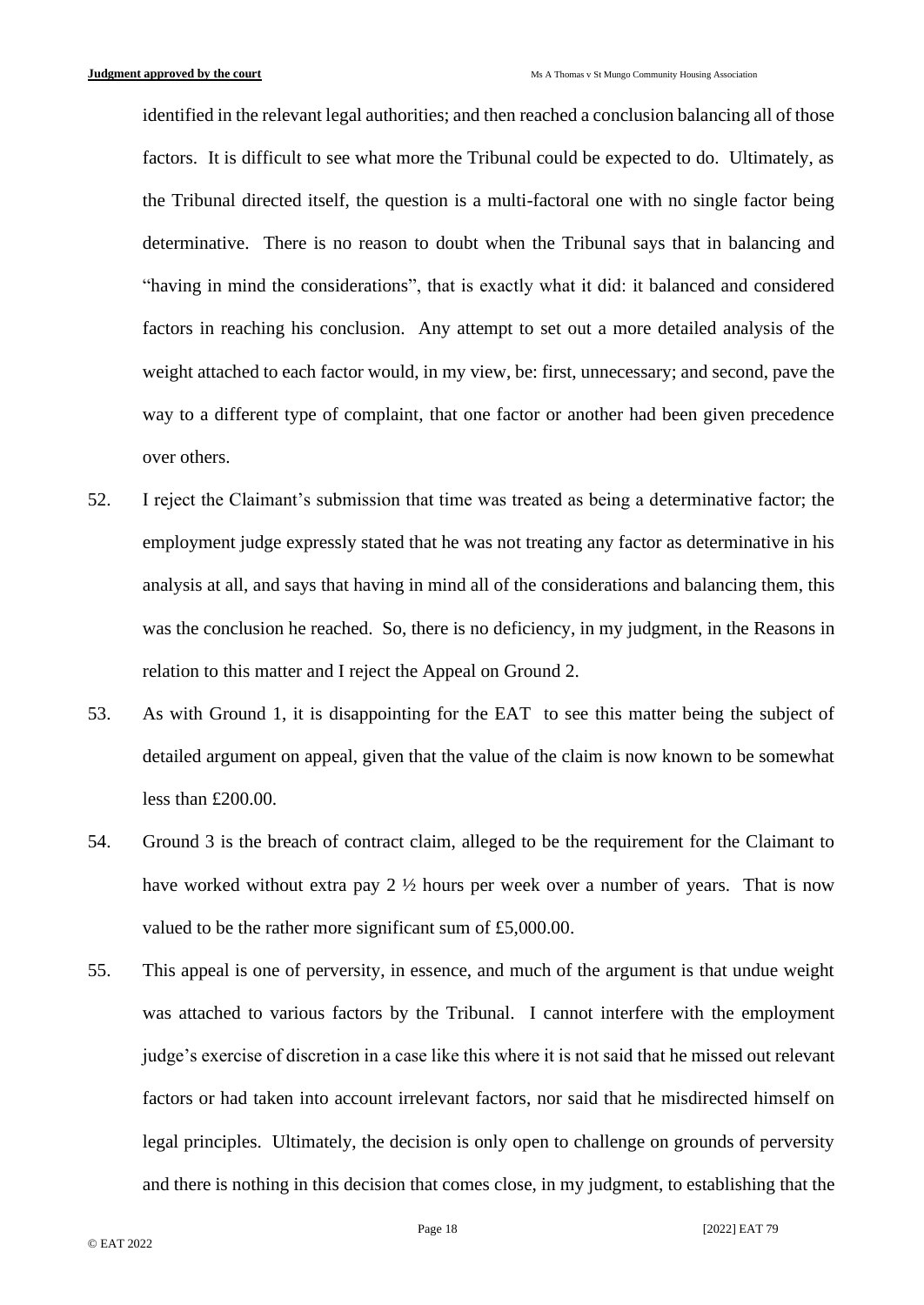employment judge's decision is perverse.

- 56. It is said by the Claimant that undue weight was attached to the Respondent's contention that it may well be prejudiced by having to deal with a claim that went back several years. It is said at the time there was inadequate evidence on this and that subsequent correspondence on that claim on a potential County Court claim has indicated absence of prejudice. The submission that was made to EJ Goodrich, and is made now, is that the Respondent will have documentary records of its payroll, so there will be documents that will be determinative in the claim (at least, the Respondent will have the evidence it needs).
- 57. In my judgment, that is a rather unrealistic way of looking at it. First of all, the employment judge was entitled to have regard, in his experience as an employment judge, to the fact that any party faced with a late claim going back over a number of years (seven years, in this case) is liable to be put to prejudice and additional work in seeking to gather documents and witness evidence to deal with it. Second, experience tells us (a point I raised with the parties during the hearing) that claims of this nature (underpayment over a number of years) in conflict with a contract (in this case the contract dates from 2002) seldom turn simply upon payroll. Arguments often arise in cases such as this, for example:
	- i) as to whether the terms remained those that they were serveral years ago;
	- ii) whether that which was inputted into the payroll system was in fact of what was done by the parties.
- 58. Inevitably, in my judgment, it is highly likely that there will be factors which will require further inquiry which the employment judge was entitled to regard as amounting to a prejudice to the Respondent to have to do that. It is obvious to me that the employment judge was entitled to have regard to other factors: first, the claim being raised out of time; second, that it was a substantial new claim, not made in the Claim Form; third, that this was a claim that could be brought in the County Court. The Claimant argues that, given that the claim could be brought in the County Court, (and I put it less elegantly than Mr Onibokun), the right thing